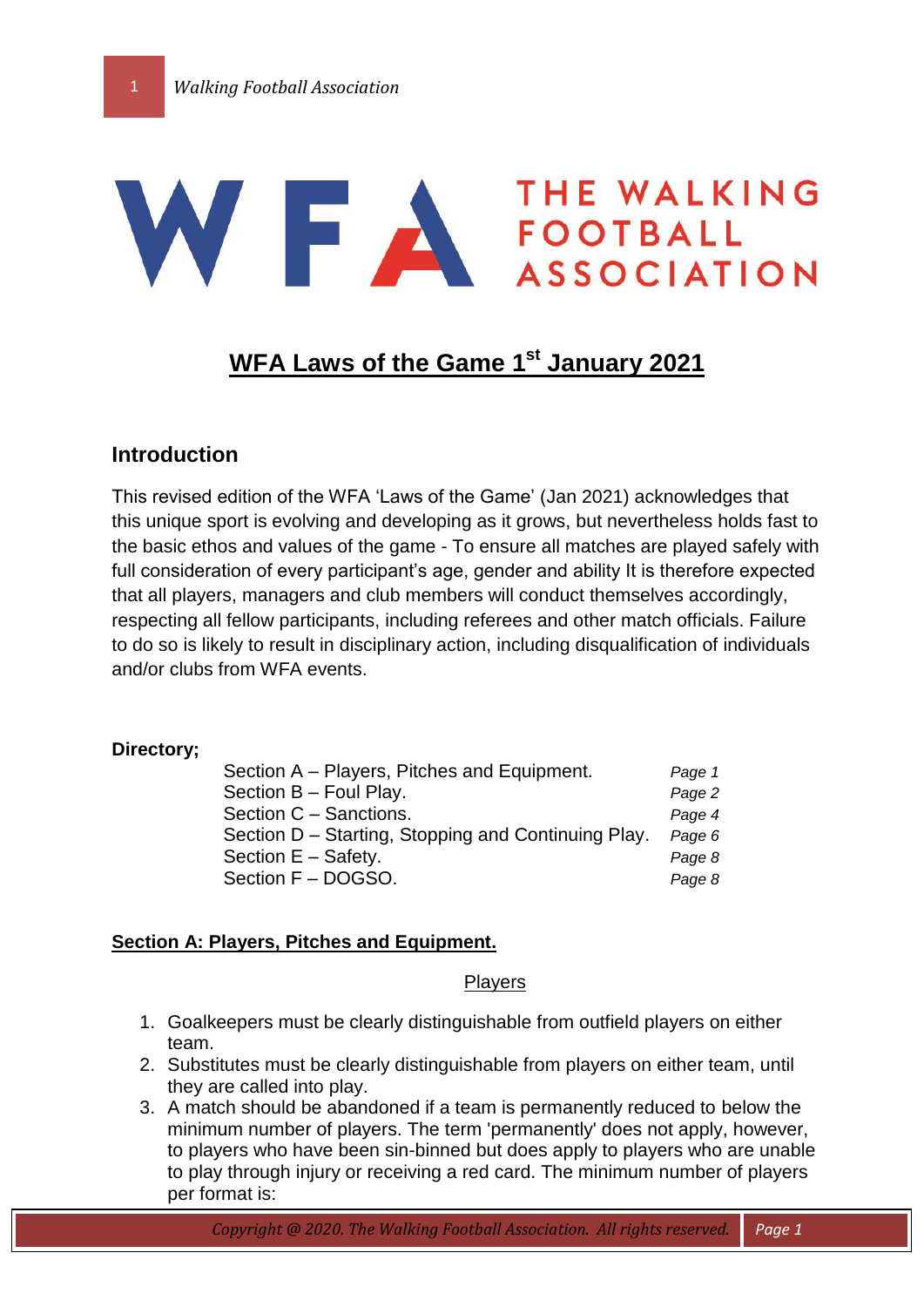- 5-a-side matches minimum of 3 players
- 6-a-side matches minimum of 4 players
- 7-a-side matches minimum of 4 players
- 4. A team which causes the abandonment of a match will forfeit it.

## **Pitches**

- 5. The standard pitch dimensions for competitions (i.e. 5-a-side, 6-a-side and 7-aside) are a width between 25 metres (min) and 37 metres (max) and a length between 35 metres (min) and 55 metres (max). It is acknowledged, however, that pitches at some facilities may fall outside these guidelines in which case it is a matter for the referee to decide whether or not to proceed.
- 6. The standard goal size for such competitions is a width between 3 metres (min) and 5 metres (max) and a height between 1.2 metres and 2 metres (max). It is acknowledged, however, that goals at some facilities may fall outside these guidelines in which case it is a matter for the referee to decide whether or not to proceed.
- 7. A goal area must be clearly marked at each end of the pitch. This may be a semi-circle or rectangle and should extend between 4 metres (min) and 6 metres (max) from the goal line.
- 8. A clearly marked penalty spot should be positioned in line with the centre of the goal and 6 metres from the goal line.
- 9. The position of the ball on the pitch is determined when it crosses a line entirely (i.e. the whole of the ball). A ball located on the line marking the goal area is considered to be within that area and can, therefore, only be played by the goalkeeper.

# **Section B: Foul Play.**

# Running and Jogging

- 1. Running or jogging on or off the ball is not permitted by any player (including goalkeepers) and will usually result in an indirect free kick being awarded. If, in the opinion of the referee, such conduct results in a clear goal-scoring opportunity being denied, then the offending player or players may be removed from play (Red Card) and a penalty kick considered, subject to Section F: DOGSO, Penalty and Red Card, as described in sub section 1.
- 2. The referee shall have sole interpretation on deciding what is and what is not walking. A walking action will generally be determined as a progression of steps throughout which there is constantly at least one foot in contact with the ground; both feet are momentarily grounded with the advancing leg straightened.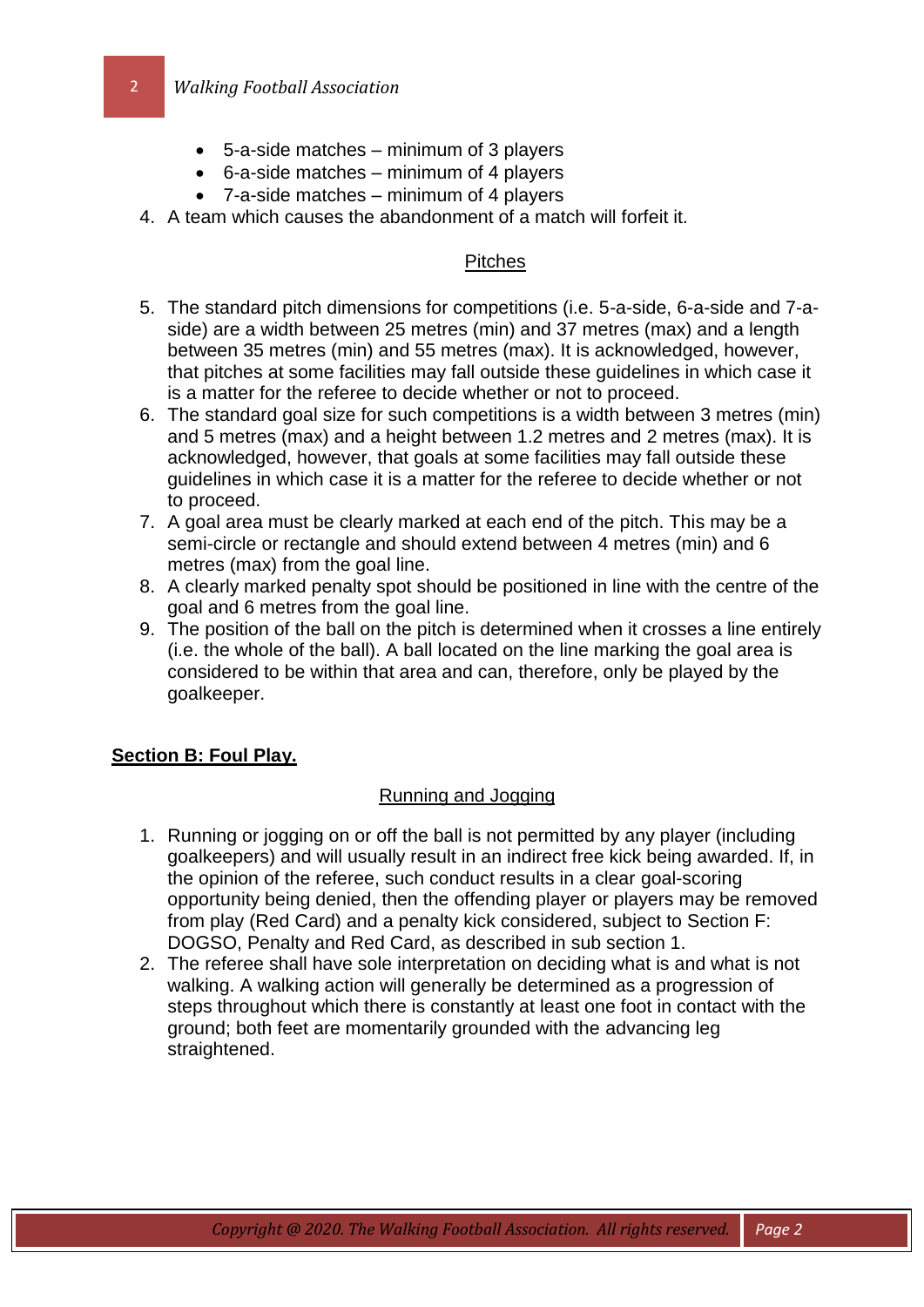# Ball above Head Height

- 3. The ball is not permitted to travel above head height:
	- I. The ball should be deemed dead once it has exceeded head height.
	- II. Head height is defined as 1.83 metres or the height of the goal cross bar, which should not exceed 2 metres (see *Section A: subsection 6*).
	- III. The whole of the ball must exceed head height to be deemed an infringement.
	- IV. The referee shall have sole interpretation on the ball exceeding head height.
	- V. A player commits a foul if they cause the ball to travel above head height.
	- VI. A player commits a foul if the ball deflects off them and goes above head height.
	- VII. A player commits a foul if they play the ball off a barrier and it exceeds head height.
	- VIII. If a ball deflects off the goal frame and exceeds head height, it is not regarded as a foul, but the ball must immediately be deemed dead and retained by the goalkeeper.
		- IX. If a ball deflects off the goalkeeper in the process of making a save and exceeds head height before returning to play, it is not regarded as a foul, but the ball must immediately be deemed dead and retained by the goalkeeper.
		- X. If a ball deflects off the goalkeeper in the process of making a save and exceeds head height, but then drops into the goal, a goal should be awarded.
		- XI. If a ball deflects off the goalkeeper in the process of making a save and exceeds head height, but then directly leaves the field of play, a corner or kick-in should be awarded, depending at which point the ball crossed the line.

## Physical Contact

- 4. Physical contact is not permitted and is therefore regarded as foul play. The term 'physical contact' includes:
	- I. Tackling across a player at a barrier.
	- II. Blocking or cornering a player against a barrier.
	- III. Crowding (two players vs one) a player against a barrier.
	- IV. Shoulder charging, pushing or barging.
	- V. Stepping across or obstructing an opponent to gain an advantage or deny that player access to the ball or to a position.

## Dangerous or Reckless Conduct

5. Deliberate dangerous or reckless conduct, regardless of whether or not there is any physical contact, should be regarded as 'aggravated' foul play.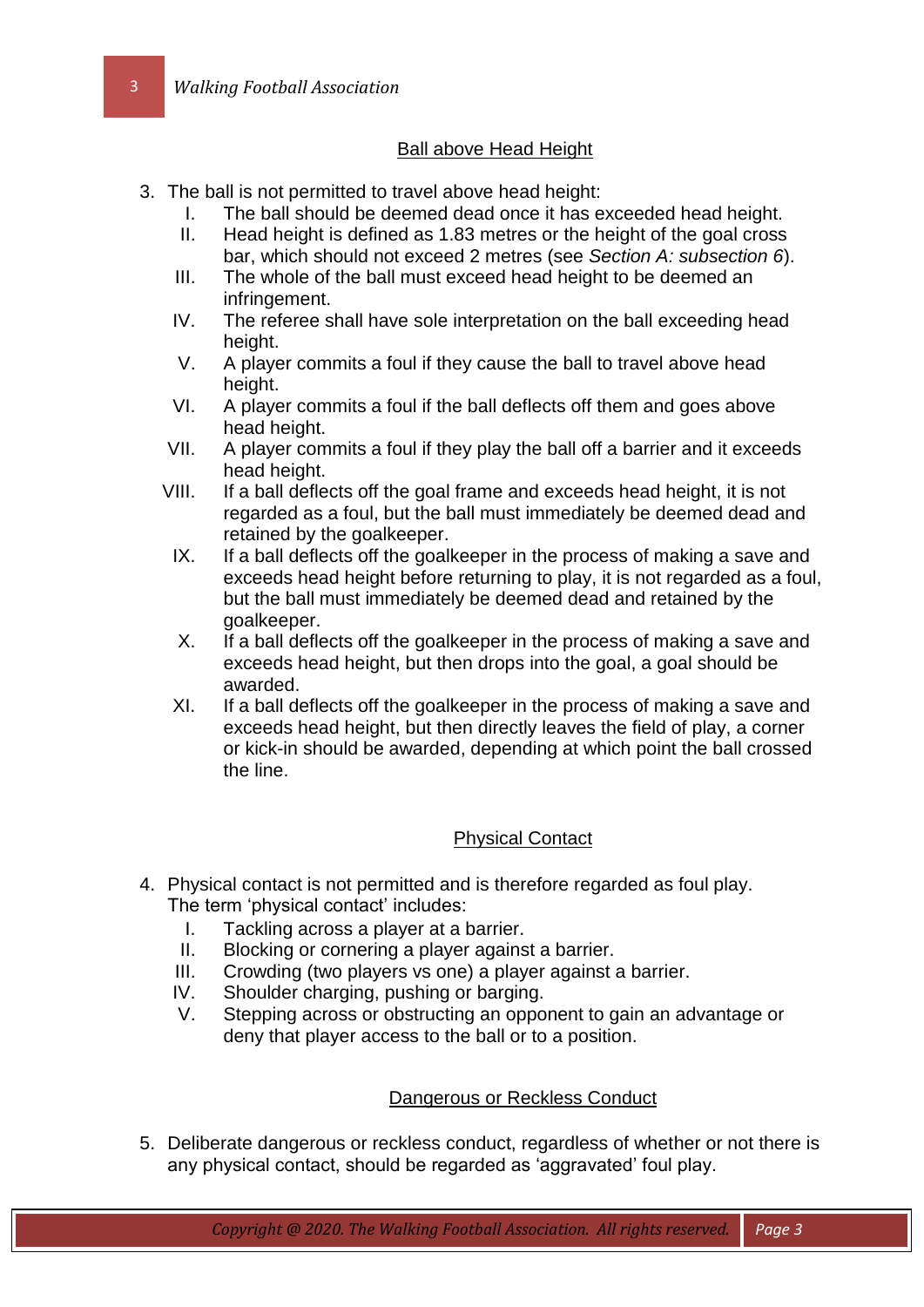#### Goal Area Infringements

- 6. An outfield player entering the goal area (unless they do so purely as a result of momentum) commits a foul, regardless of whether or not they play the ball.
- 7. A goalkeeper leaving the goal area during play commits a foul, *except* when this is a result of momentum only and providing that he/she is not in possession of the ball (and does not play the ball) outside the goal area.
- 8. The line marking the goal area is considered to be within that area for the purpose of identifying goal area infringements.

## Other Infringements

- 9. A player commits a foul if they deliberately head the ball.
- 10.A player commits a foul by slide tackling and/or slide blocking.
- 11. A player commits a foul by tackling an opposing player (or poaching) from behind, regardless of whether there is any physical contact.
- 12. Any player other than a goalkeeper commits a foul if they deliberately play the ball with their hand or arm.
- 13. A player commits a foul if they fail to take a free kick, penalty, kick-in, kick-off or corner in accordance with the rules or as instructed by the referee.
- 14. A player commits a foul if they take a free kick, penalty, kick-in, kick-off or corner whilst the ball is moving.
- 15. A player commits a foul if they take a kick-in whilst the ball is not behind the line which marks the pitch area.
- 16. A player commits a foul if they hold onto a barrier in order to shield the ball or obstruct an opposing player, unless such contact is necessary to prevent a collision or to maintain balance.
- 17. Any player other than a goalkeeper commits a foul if they deliberately play the ball whilst they are on the ground (i.e. having any part of their body other than their feet on the pitch).
- 18. A goalkeeper commits a foul if they deliberately play the ball other than by throwing it under-arm or kicking it from the ground.

## **Section C: Sanctions.**

#### Free Kicks

- 1. All incidents of foul play are worthy of a free kick being awarded against the offending player's team.
- 2. All free kicks are indirect and should be taken at the location of the infringement, with opposing players being at least 3 metres from the ball.
- 3. A player taking a free kick is not permitted to take more than one step immediately prior to striking the ball. The ball should not be kicked with undue force or in a manner likely to cause injury.
- 4. A goal will only be allowed following a free kick once the ball has been played by another player. This does not include a direct shot at goal which deflects into the goal off another player or the goalkeeper.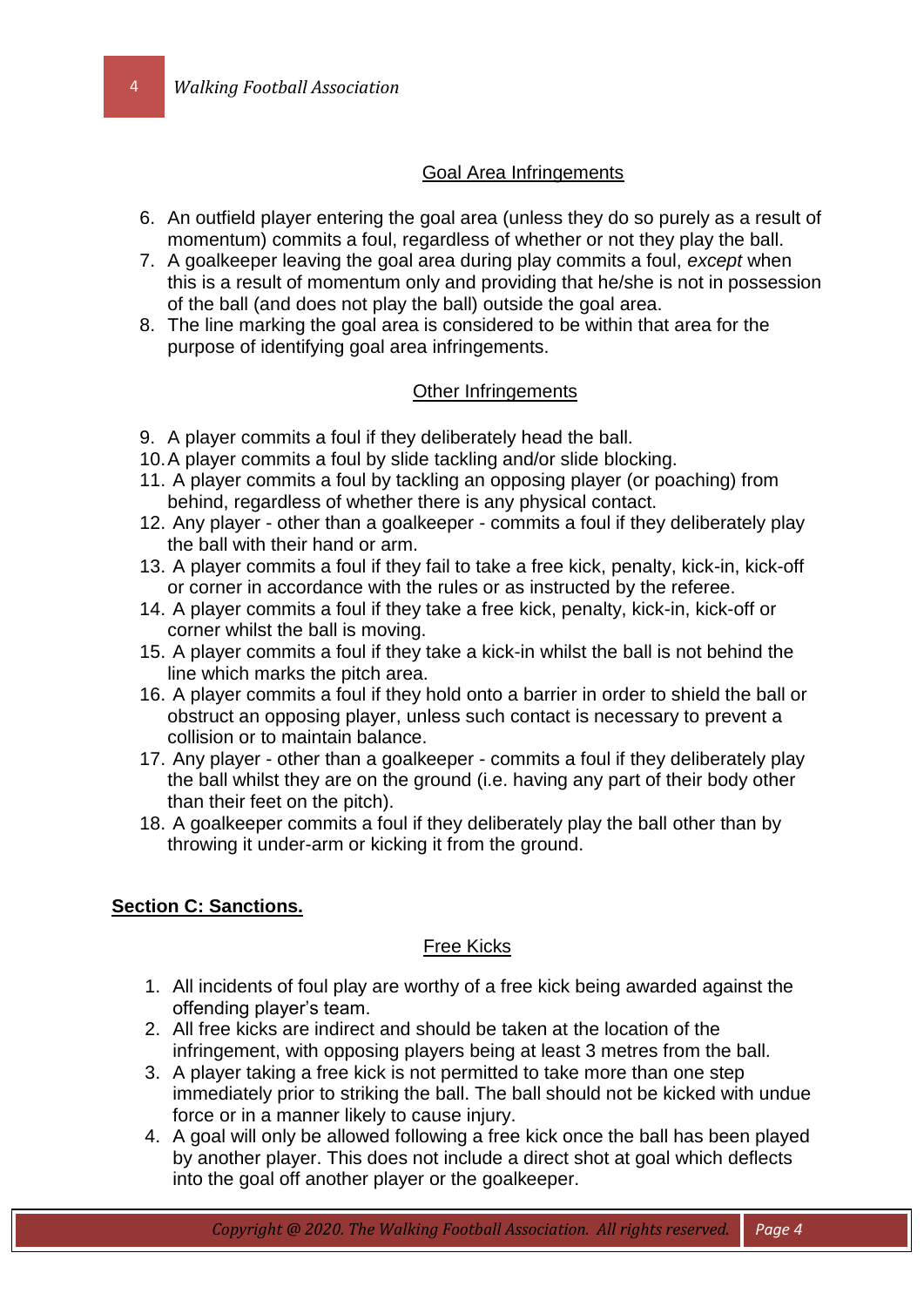- 5. There are, however, a number of exceptions for free kicks:
	- I. If a goalkeeper is deemed to have deliberately caused the ball to exceed head height, an indirect free kick should be awarded to the opposing team 3 metres outside the goal area, adjacent to where the infringement occurred.
	- II. If a goalkeeper is deemed to have deliberately played the ball other than by throwing it under-arm or kicking it from the ground, an indirect free kick be awarded to the opposing team 3 metres outside the goal area, adjacent to where the infringement occurred.
	- III. If a goalkeeper leaves the goal area during play, a penalty kick should be awarded to the opposing team. This does not apply when the goalkeeper leaves the area as a result of momentum only, providing he/she is not in possession of (and does not play) the ball outside the goal area.
	- IV. If an outfield player enters the goal area they are defending (unless they do so purely as a result of momentum), regardless of whether or not they play the ball. A penalty kick should be awarded to the opposing team.
	- V. Quick free kicks within the 3 metre area of the goal will have to be moved back, to 3 metre outside the goal area, before the quick free kick can be taken.

#### Penalty Kicks

- 6. A penalty kick is a direct free kick.
- 7. A player taking a penalty kick is permitted to take only one step immediately prior to striking the ball.
- 8. A player in the process of taking a penalty kick commits a foul if they initially simulate striking the ball, in order to cause the goalkeeper to move in a specific direction.
- 9. When facing a penalty kick, a goalkeeper is permitted to move any part of their body and to travel along the goal line, but is not permitted to advance off the goal line prior to the kick being taken; this should result in the retaking of a saved or missed penalty.
- 10.All players, other than the goalkeeper defending the penalty kick, must be behind the ball immediately prior to the kick being taken.

## Blue Card and Red Card Infringements

- 11. If a player commits 3 infringements (totting up) for running, foul play or a combination of both, the referee should show a blue card and cause them to leave the game (sin-bin) for 2 minutes.
	- I. A player receiving such a sanction must miss 2 minutes of playing time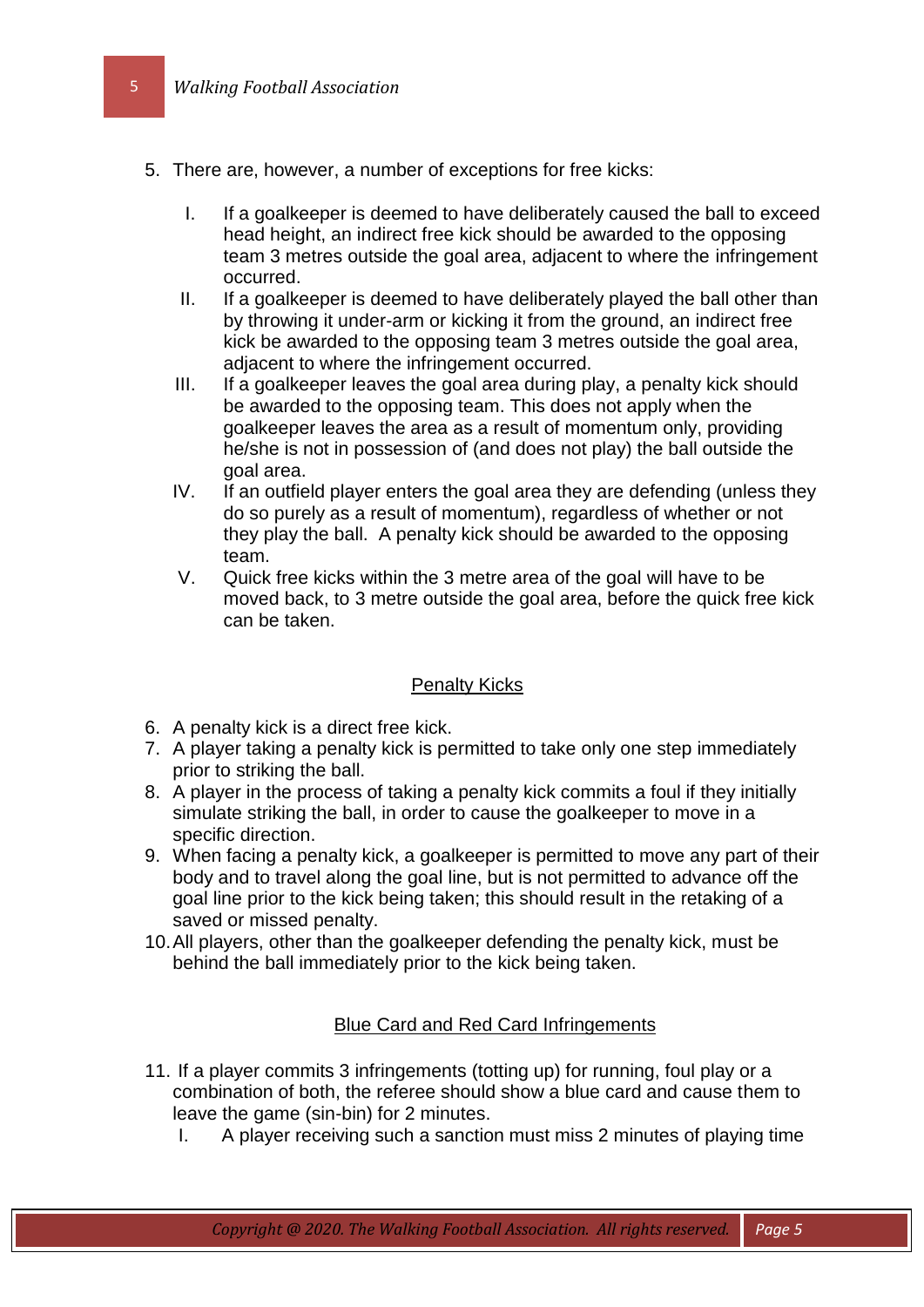- II. If a player returning from the sin-bin commits a further 3 infringements, the referee should cause them to play no further part in the game (sent off)
- III. The referee shall have sole discretion to determine which infringements are worthy of 'totting up'. For example, causing the ball to travel above head height may not necessarily warrant such action.
- 12. If a player is guilty of deliberate dangerous or reckless conduct, this amounts to 'aggravated' foul play and the referee should, in such circumstances, show a red card and cause them to play no further part in the game (sent off) and, if applicable, the competition.
- 13. If a player (including an off-field substitute) uses threatening, abusive or insulting words or behaviour towards any other player, a referee, an official or any other participant, the referee should show a red card and cause them to play no further part in the game (sent off) and, if applicable, the competition.
- 14.If the referee allows a quick free kick to be taken following a red card or a blue card offence (totting up procedure) and the offending player then gets involved in the game, the referee shall immediately stop play; take appropriate disciplinary action against the offending player. The game shall restart with an IDFK to the opponents taken from where the offending player became involved with play.
- 15.If the referee plays advantage for a red card or a blue card offence (totting up procedure) and the offending player then gets involved in the game, the referee shall immediately stop play, take appropriate disciplinary action against the offending player and restart the game with an IDFK to his opponents taken from where the offending player became involved with play. *The previous wording meant that if a player committed a sending-off offence*

*but the opponents had a good scoring opportunity, the referee could play advantage. However, the player was not sent off until play next stopped which meant the player could score a goal, or stop a goal. This is clearly unfair as the player should not be on the field of play to do this. The Law now requires the referee to stop play and send the player off / sin-bin the player as soon as the player becomes involved in active play – the restart is an IDFK unless the player commits a an offence resulting in the award of a penalty kick. This applies for 'direct' sending-off (RC) offences, for a second blue card offence (2 nd BC) or, a first blue card offence (1st BC)*

#### **Section D: Starting, Stopping and Continuing Play.**

#### Starting a Match

- 1. A coin toss shall be used at the start of a game to determine whether a team wishes to kick-off or choose which end they wish to attack. The team winning the toss is granted first choice.
- 2. The match shall commence only when the referee blows the whistle.
- 3. A goal cannot be scored directly from a kick-off, even in the event of a deflection into the goal from an opposing player or the goalkeeper. The goal should be disallowed and a free kick awarded to the opposing team.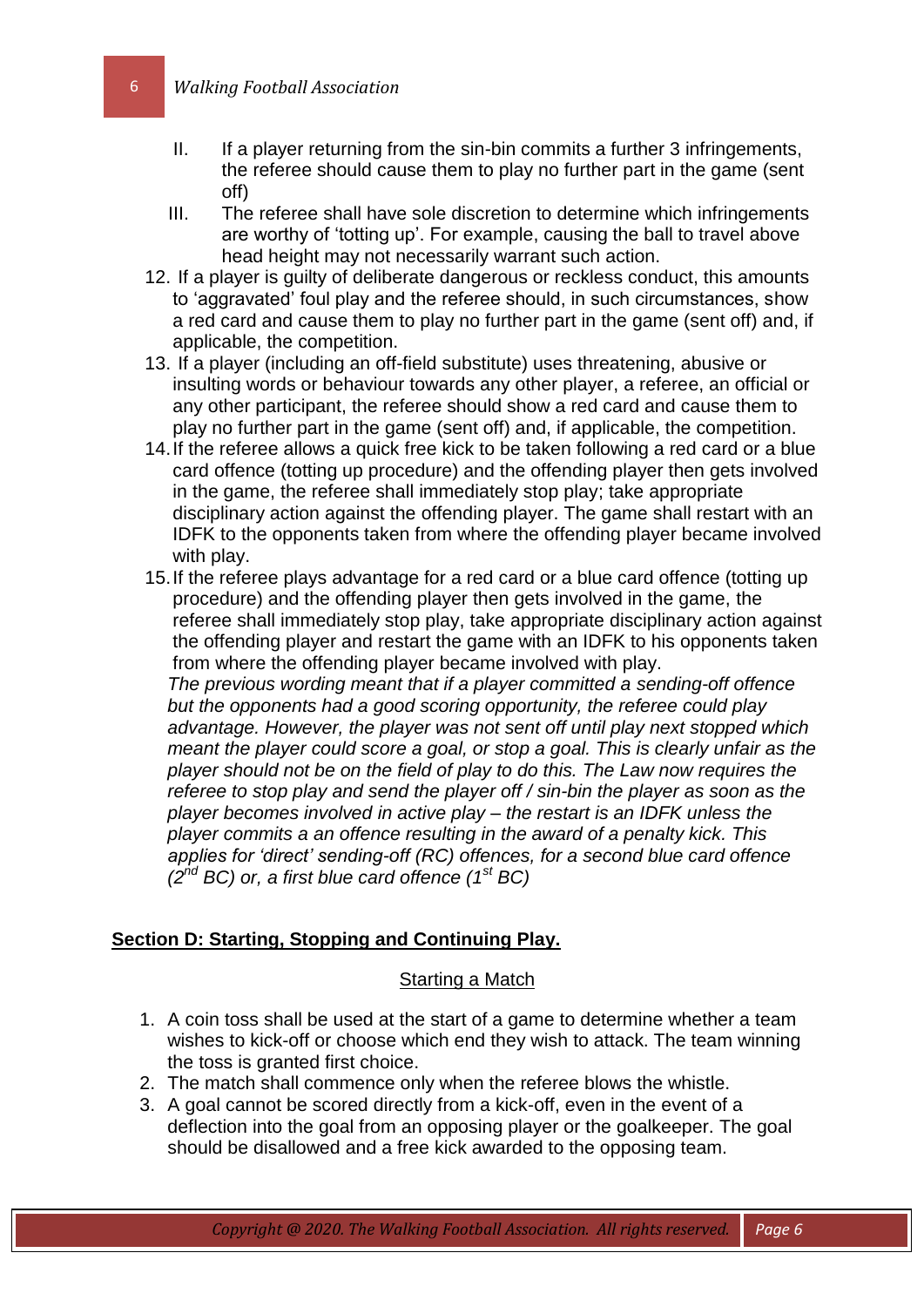## **Stopping and Resuming Play**

- 4. If the referee stops play by blowing the whistle, play should only be resumed upon a clear signal by the referee. This signal may be a whistle, voice or arm signal. **Exception being 'Quick Free Kicks'**
- 5. Quick free kicks may be taken without a referee's signal to resume play, **as long as the Referee deems the action to be safe.** If play is restarted in an unsafe manner the referee may decide to take appropriate action as he deems fit. This could be either the retaking the free kick, or reversing the decision and awarding the free kick to the opposing team.

Note for clarification:

- A player who intentionally tries to prevent the taking of a quick free kick will receive a Blue card.
- It is the referee's decision to award a free kick
- It is the players' decision to take a quick free kick
- 6. A drop ball may be used to resume play when it is not possible to determine which team should have possession - for example, following a sudden halt in play caused through injury.
- 7. A kick-in shall resume play (on pitches with touchlines) at the point where the ball left the field of play.
- 8. A corner kick shall resume play (on pitches with goal lines) on the same side of the pitch that the ball left the field of play.

#### Continuing Play

- 9. Goalkeepers may distribute the ball when grounded.
- 10.Unlimited back passes between a player and goalkeeper are permitted.
- 11. Goalkeepers can handle the ball directly from a back pass.
- 12. Goals may be scored by any player (except a goalkeeper) from any outfield position. In the event of a goalkeeper scoring, the goal should be disallowed, and the ball (deemed dead) retained by the opposing goalkeeper.

#### Kick-ins and Corners

- 13.Kick-ins and corners are indirect, with opposing players being at least 3 metres from the ball. A goal will only be allowed following a kick-in or corner once the ball has been played by another player: direct shots at goal from a kick-in or corner are not permitted and any such goals will be disallowed, even if deflected in off another player (goalkeeper included).
- 14. A player executing a kick-in or corner is not permitted to take more than one step immediately prior to striking the ball. The ball should not be kicked with undue force or in a manner likely to cause injury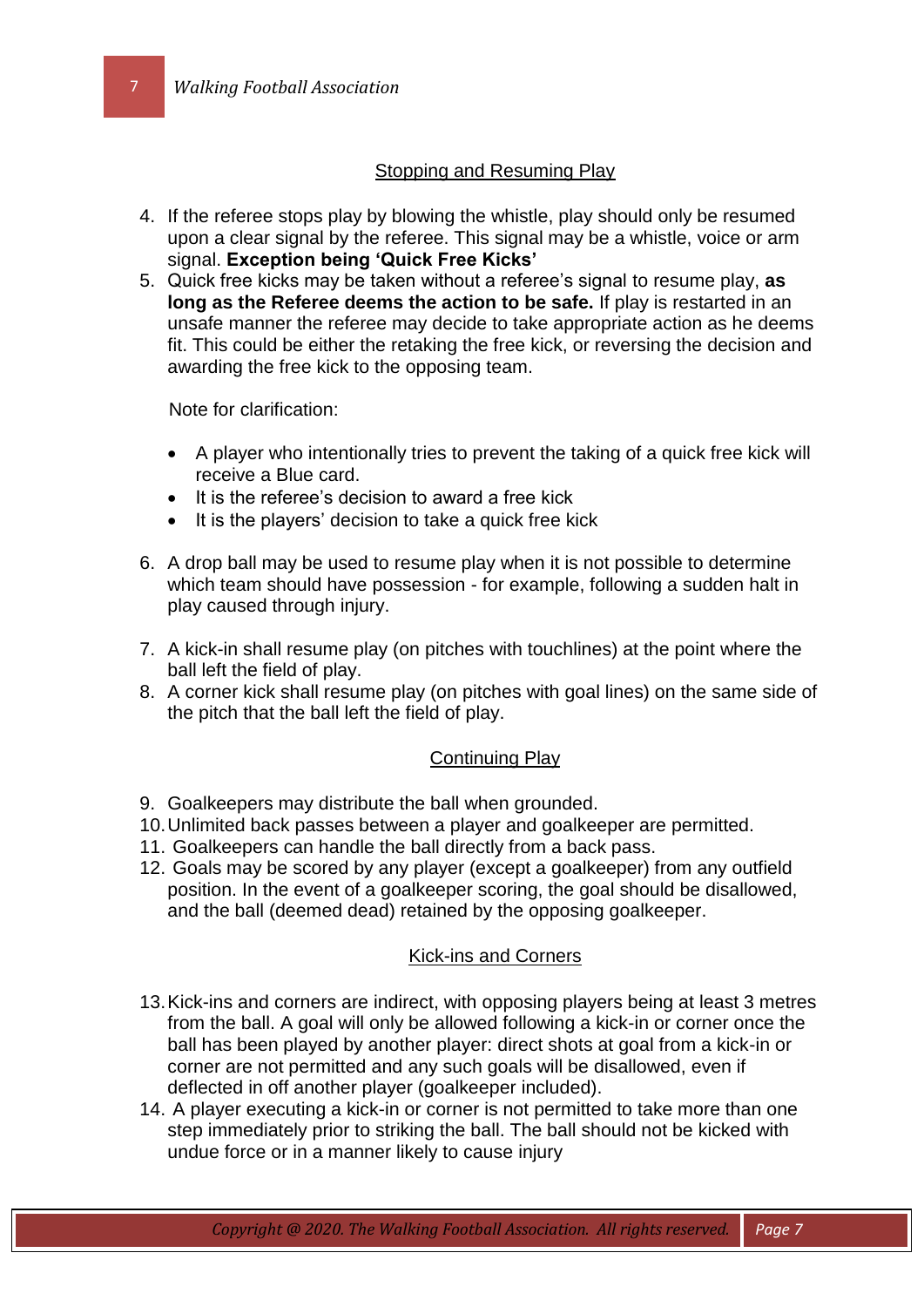# Playing an Advantage

- 15.Although the decision to play an advantage can depend on many circumstances, FA referees are advised to only take such action if:
	- it benefits the team which did not commit the infringement
	- it is safe to do so and unlikely to result in a confrontation, especially following physical contact

Referees should clearly indicate that an advantage is being allowed and also ensure that they take the appropriate remedial action (blue card, warning/advice) when it is safe and appropriate to do so.

## **Section E: Safety**

- 1. Players must refrain from openly wearing jewellery or watches. Tape may be used to cover rings
- 2. All players must wear shin pads, covered by their socks.

# **Section F: DOGSO**

## Penalty and Red Card

- 1. Denying an obvious goal scoring opportunity (DOGSO) is a red-card offense. This rule is to prevent the defence from illegally stopping their opponents' most dangerous scoring opportunities and takes into account handling the ball and fouling an attacker moving toward the goal by an offense punishable by a free kick or penalty kick. It's obviously a very important decision for the referee to determine DOGSO as the team would then be playing one player short.
- 2. Handling the ball. This obviously does not apply to a goalkeeper within his or her own penalty area but applies to the goalkeeper who comes out of the penalty area to deliberately handle the ball or an outfield player who deliberately handles the ball on a shot that was going into the goal.
- 3. Please be aware that it is not an offence when a goalkeeper makes a save inside the penalty area and his momentum takes the ball outside the area while still holding it.
- 4. Should a defender (not the goalkeeper) deliberately handle the ball that does go into the goal, you allow the goal and record the foul under the totting up process. If this is the player's third or sixth offence the referee shall take the appropriate disciplinary action.
- 5. When an attacker moving toward the opponent's goal is fouled by a defender, or the goal bound shot being blocked by a defender running the referee has to make a very important decision.